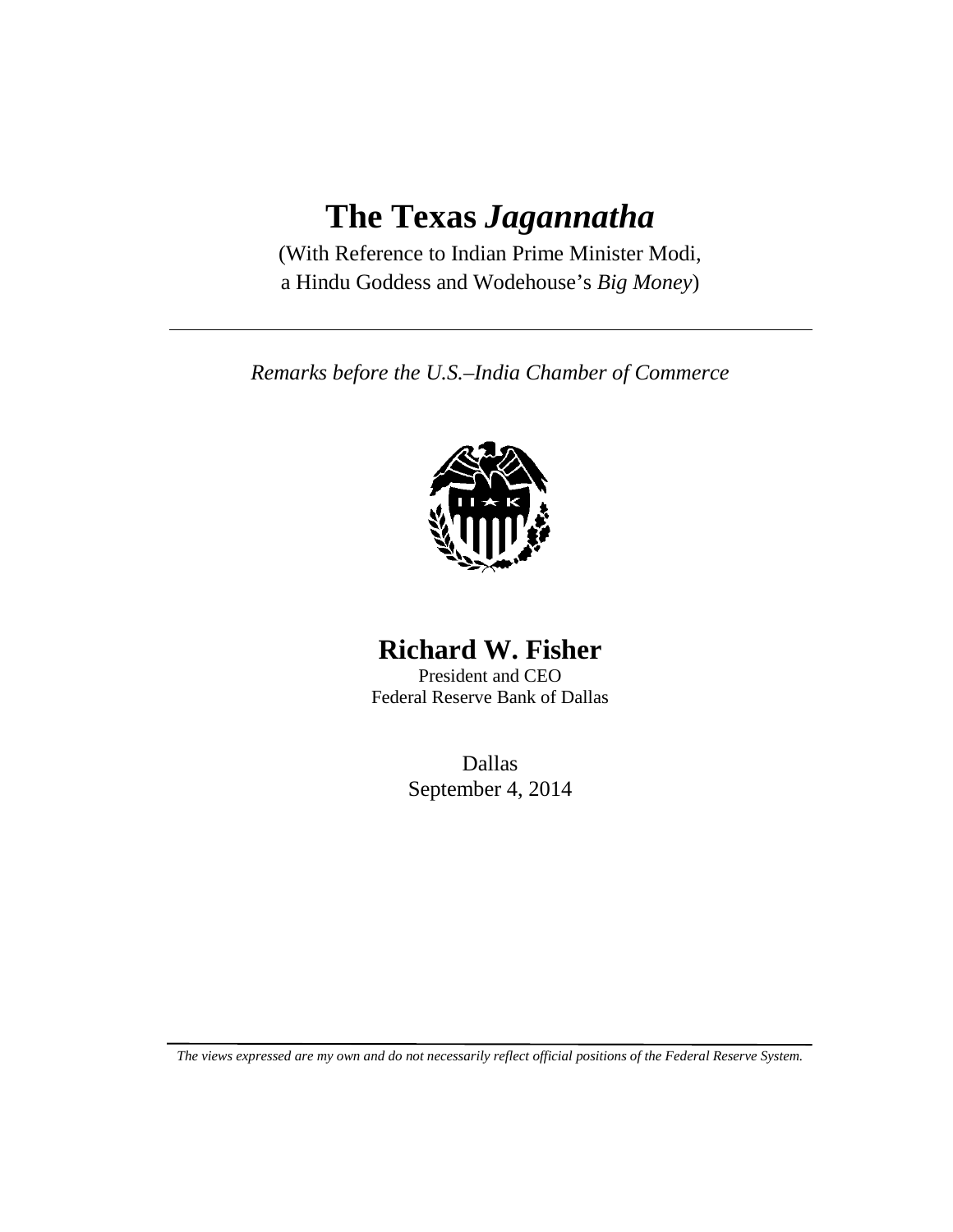### **The Texas** *Jagannatha* (With Reference to Indian Prime Minister Modi, a Hindu Goddess and Wodehouse's *Big Money*)

#### Richard W. Fisher

Thank you, Ashok (Mago). I am so honored to have been invited to join Ambassador (S.) Jaishankar this evening to celebrate the U.S.–India Chamber of Commerce and its many distinguished awardees.

Mr. Ambassador, I am delighted you are here in Texas tonight. I am going to give you a few statistics in a moment that I think will make readily apparent the reason for this large audience and why so many Indian entrepreneurs and professionals come to Texas. Then I am going to give you a snapshot of where the U.S. economy is at present and what we are grappling with at the Fed. But first, with your indulgence, I want to briefly speak of the relationship between our two great countries, India and the United States.

#### **Time to Enhance the U.S.–India Working Relationship**

The logic of an enhanced strategic relationship between my country and yours is crystal clear, beginning with a harsh geopolitical reality: You live in a tough neighborhood and need us; we, in turn, need all the friends we can muster in your geographic sphere. It seems very timely that we overcome the history that has separated us and begin working more closely together.

During the Cold War, it was the view of many in the United States that India was too closely allied with the Soviet Union. American businesses that looked at India found it afflicted with the legacy of the worst of British bureaucratic administration. (The old joke was that you could never get morning tee times at any Indian golf course because the bureaucrats had locked them up at least until noon).

From an Indian perspective, America seemed too hegemonic. Attempts by U.S. companies to invest and do business in your homeland revived memories of the East India Company.

We viewed each other through the lens of the time and against a background of our own histories, with suspicion.

But the (Berlin) Wall came down, the economy has been globalized and cyberized, and new threats to security have arisen, many of them from nonstate actors or forces who operate from within failed states to inflict damage elsewhere. This is a time for like-minded people to unite and work together.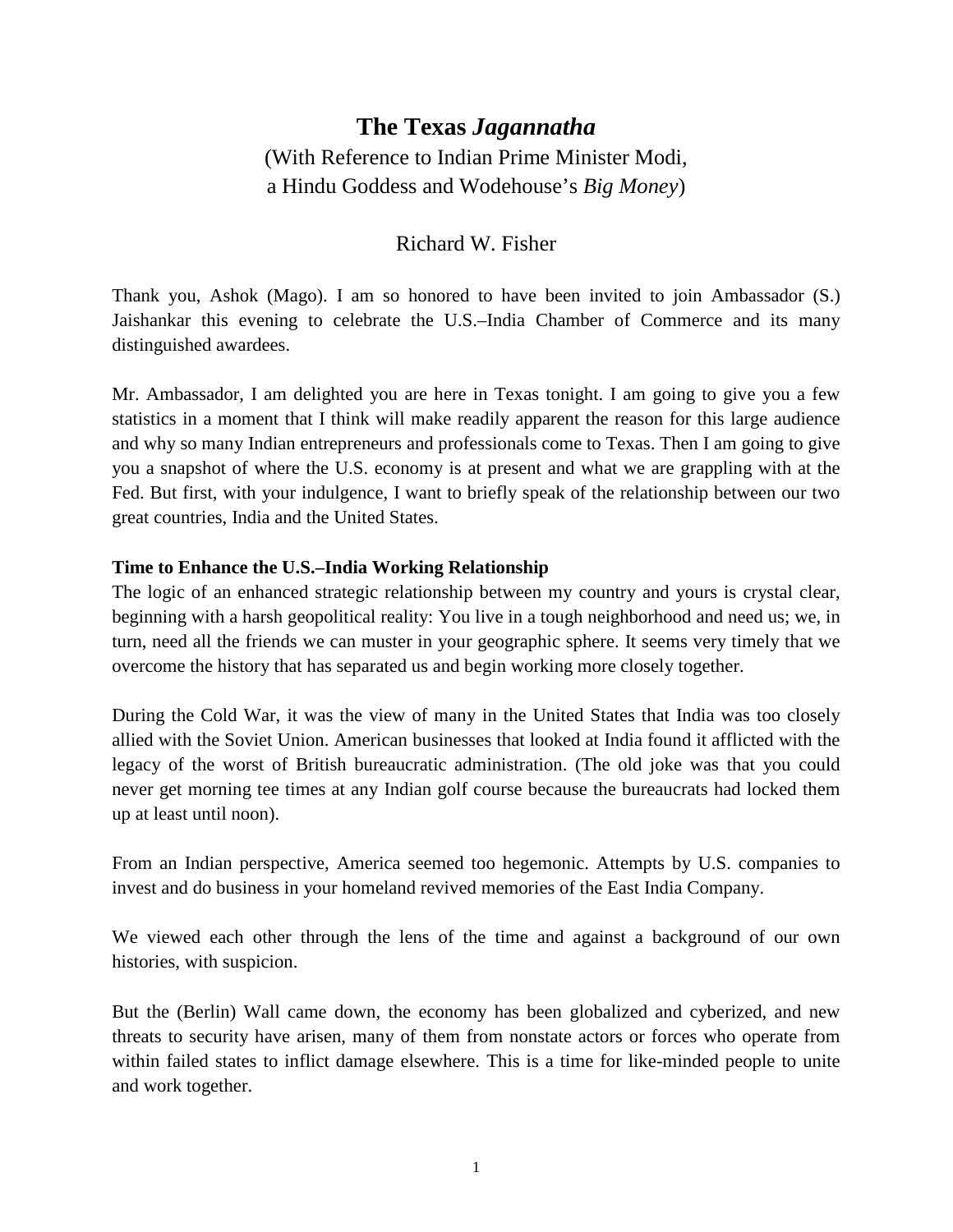We are like-minded in that we are democracies. But tonight we celebrate something even more fundamental. My reading of India is that, like in the U.S., your country men and women are more pragmatic and business-oriented than they are ideological or inherently bureaucratic.

The recent election of Prime Minister (Narendra) Modi offers the promise of making this abundantly clear. He was, after all, the chief minister for over a decade of the Gujarat, the most probusiness state in India. And almost every U.S. business leader I know has heard of Ratan Tata's experience when he looked to Gujarat for an alternative to the frustration of his attempt to build a new car factory in West Bengal. As I understand it, Mr. Tata went to see Minister Modi, had a handshake deal in 30 minutes, and in 14 months the new factory was up and running. That *almost* makes Texas look like California by comparison!

So Mr. Ambassador, we are all watching for this first prime minister born since Independence to work his probusiness, nonbureaucratic, can-do spirit upon the whole of India. It is in America's interest for India to thrive. We wish Prime Minister Modi, the government you represent with such distinction, and the Indian nation the very best of luck.

#### **The Texas** *Jagannatha*

Tonight, you and I are surrounded by the smart, probusiness people of Indian heritage who have chosen to invest and operate within the most probusiness state in the United States.

I am going to throw up a few slides to quickly summarize the environment in which they operate. Texas is a job-creating juggernaut. I pick that word deliberately, knowing it derives from the Hindi *Jagannatha* and is, according to the Oxford English Dictionary, a title of Krishna. Specifically, it is: "the uncouth idol of this deity at Puri in Orissa, annually dragged in procession on an enormous car," crushing everything in its path. But Hindu or Muslim or whatever your faith, while one might consider Texans to on occasion be uncouth, there is no denying that our economy is an enormous job-creating car that enables and advances its devotees rather than crushing them. A job is the road to dignity and to the prosperity of any people, and Texas has become the most prosperous of states.

Here is a graph depicting job growth in Texas versus the other large states that typically have drawn Indian and other investment and immigration: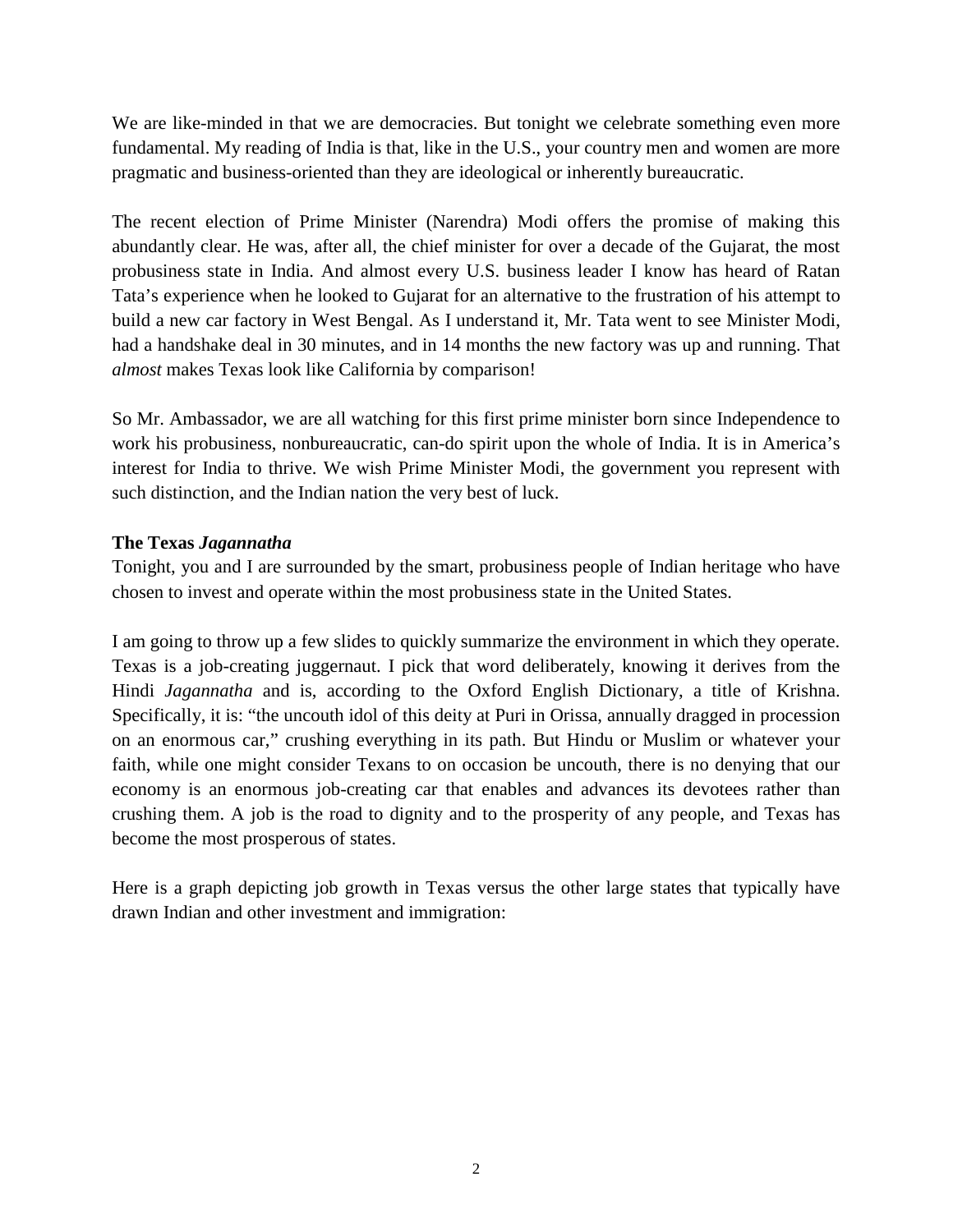

# **Total Nonagricultural Employment Since 1990**

For over two decades, we have outperformed the rest of the United States in job creation by a factor of more than 2 to 1. Over 23 years, only nine net new jobs have been created for every 100 that existed in New York in 1990, whereas in Texas, 66 jobs have been created.

We have been especially prolific in creating jobs since the Great Recession waylaid the world at the end of 2007. Today, employment in Texas is 8.6 percent above its prerecession peak. The nation as a whole is 0.5 percent—zero point five percent—above its previous peak. However, if you take Texas out of the U.S. economy, statistically speaking, you see that the U.S. ex-Texas still has not caught up to its prerecession employment levels. Here is a graph that shows the margin of difference in employment performance: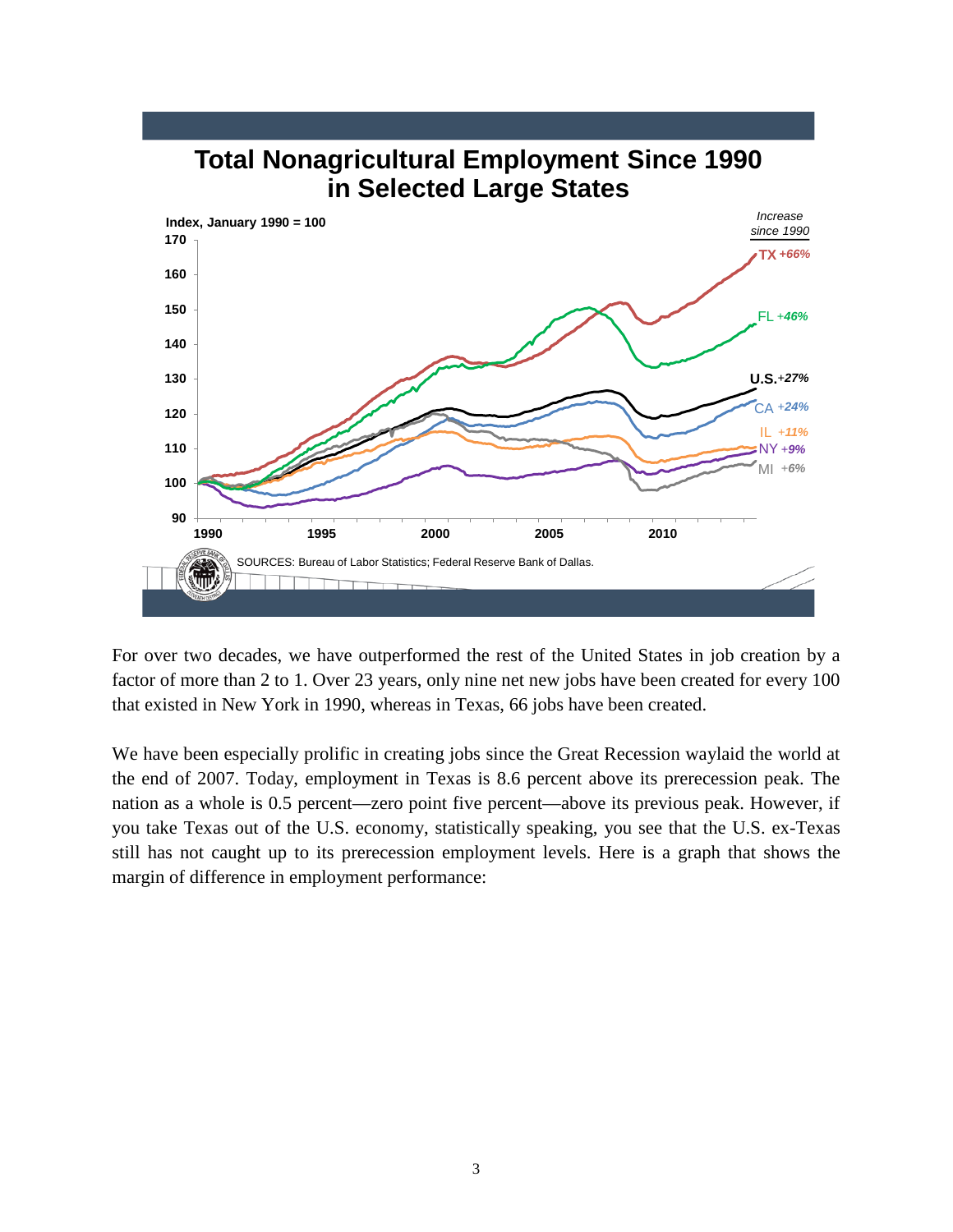

According to Bureau of Labor Statistics' payroll employment data, Texas has created 1,100,600 jobs since November 2007; the rest of America is still 349,600 jobs shy of the prior employment peak.

Texas has been the crucible of job creation in America.

#### **More than Oil and Gas; Jobs Well-Distributed**

It is a common perception that the jobs that have been created here are primarily in the burgeoning energy sector. It is true that Texas is an energy powerhouse: We produce more than 3 million barrels of oil and 21 billion cubic feet of natural gas per day. To put this in perspective, Texas produces more oil than Kuwait or Venezuela or, if you'd like, more oil than the amount the U.S. imports from the Middle East. With regard to natural gas, Texas produces more than all 28 countries of the European Union combined.

Of course, the energy sector is a significant driver for the Texas economy. Last year, the state saw an increase of 16,100 jobs related to oil and gas extraction and associated support services. We are grateful for every one of them. Yet there are seven other sectors of the Texas economy that produced more jobs than the energy sector last year. Here is a graphic summary of where jobs were created in the Lone Star State in 2013: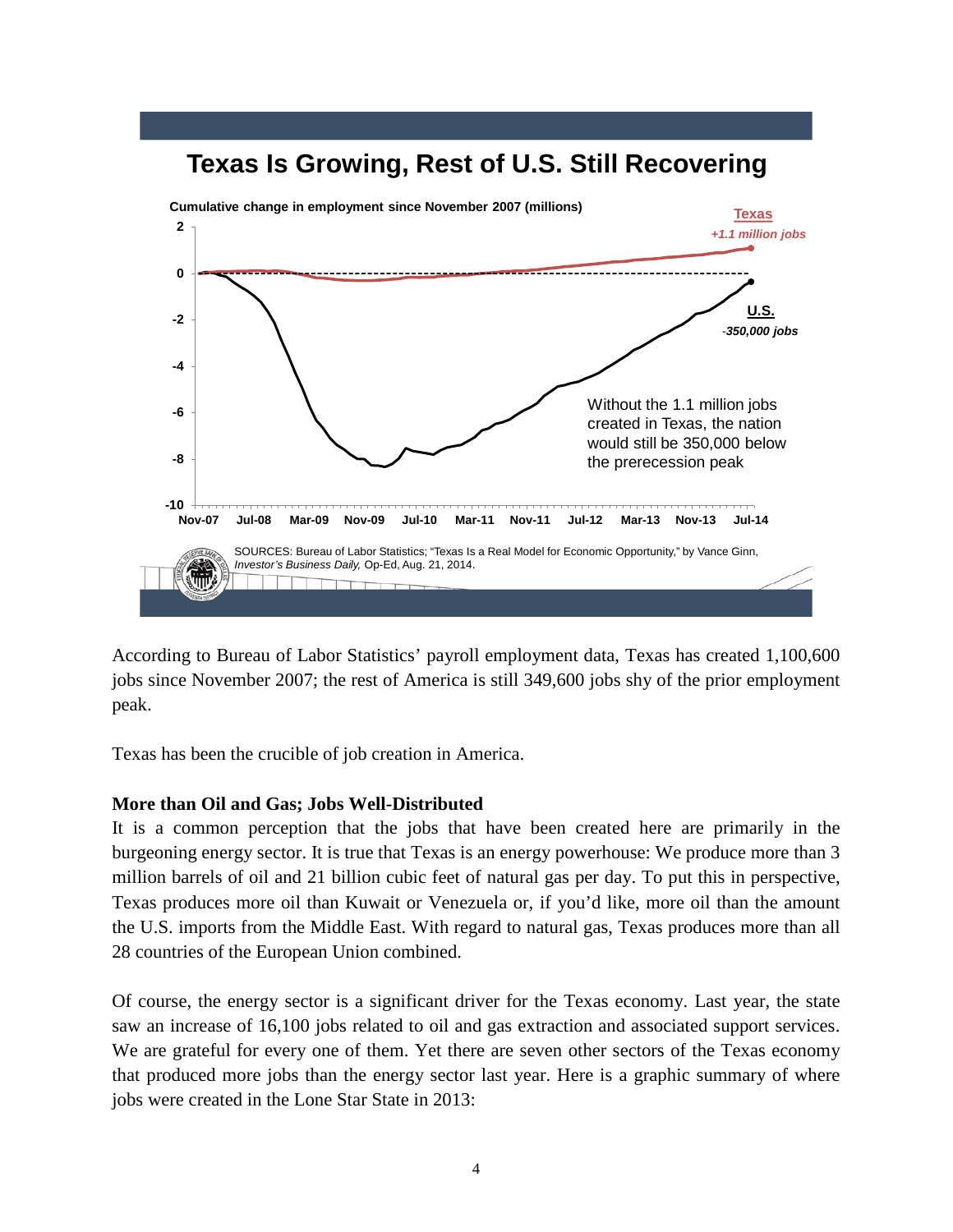

## **2013 Texas Job Gains by Sector**

In terms of number of jobs created, the leading sectors in Texas last year were trade, transportation and utilities (accounting for 73,700), professional and business services (44,600), leisure and hospitality (42,300), educational and health services (33,500), construction (26,800), government (19,700) and financial activities (18,100).

This year through July, Texas employment has already increased by 238,200 jobs, a 3.6 percent annualized growth pace. Over the 12 months ending this July, Texas added just shy of 400,000 jobs—more jobs than any other state. Clearly, Texas employment is growing at an impressive clip.

Another misperception is that all of these jobs created in Texas are low-paying jobs. Wrong. We have been creating jobs in *every income quartile*, unlike the rest of the country. This graph, recently updated, covers the 13-year period from 2000 to 2013. It charts job creation by wage quartile in Texas and in the nation ex-Texas.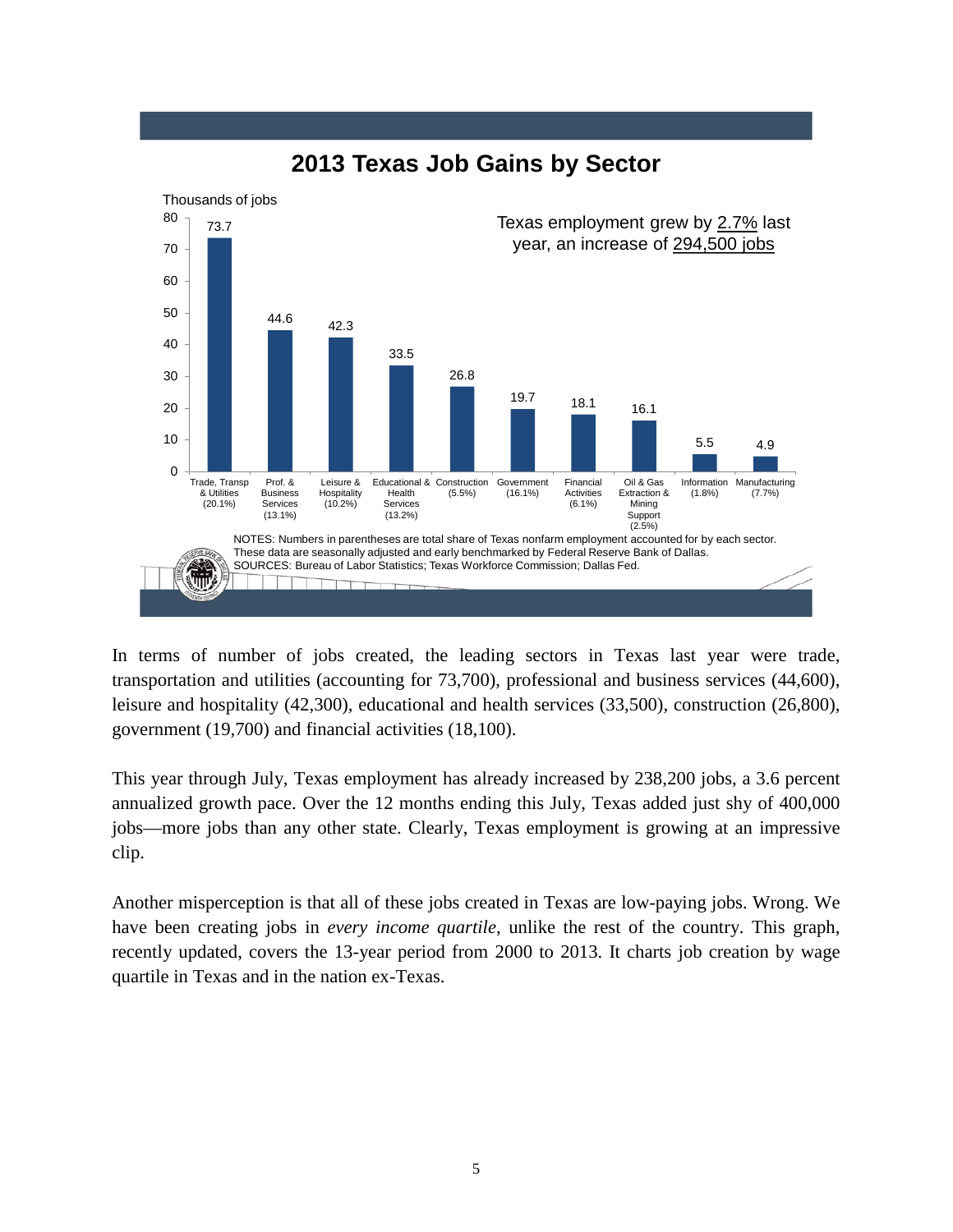## **Texas Creates Mid- and High-Paying Jobs**

Job growth by wage quartile, 2000–2013



As you can see, Texas has had healthy growth in every income quartile, while, without Texas, the United States has actually seen job destruction, on net, in the two middle-income quartiles. (This fact deeply concerns me because middle-income groups are the backbone of America.)

#### **U.S. Economy Is on the Mend**

The reality, Mr. Ambassador, is that Texas is part of the United States and, all told, our economy is on the mend from the frightful shock of the financial and economic implosion of 2007–09.

This is the dashboard that we at the Dallas Fed use to track our national economy: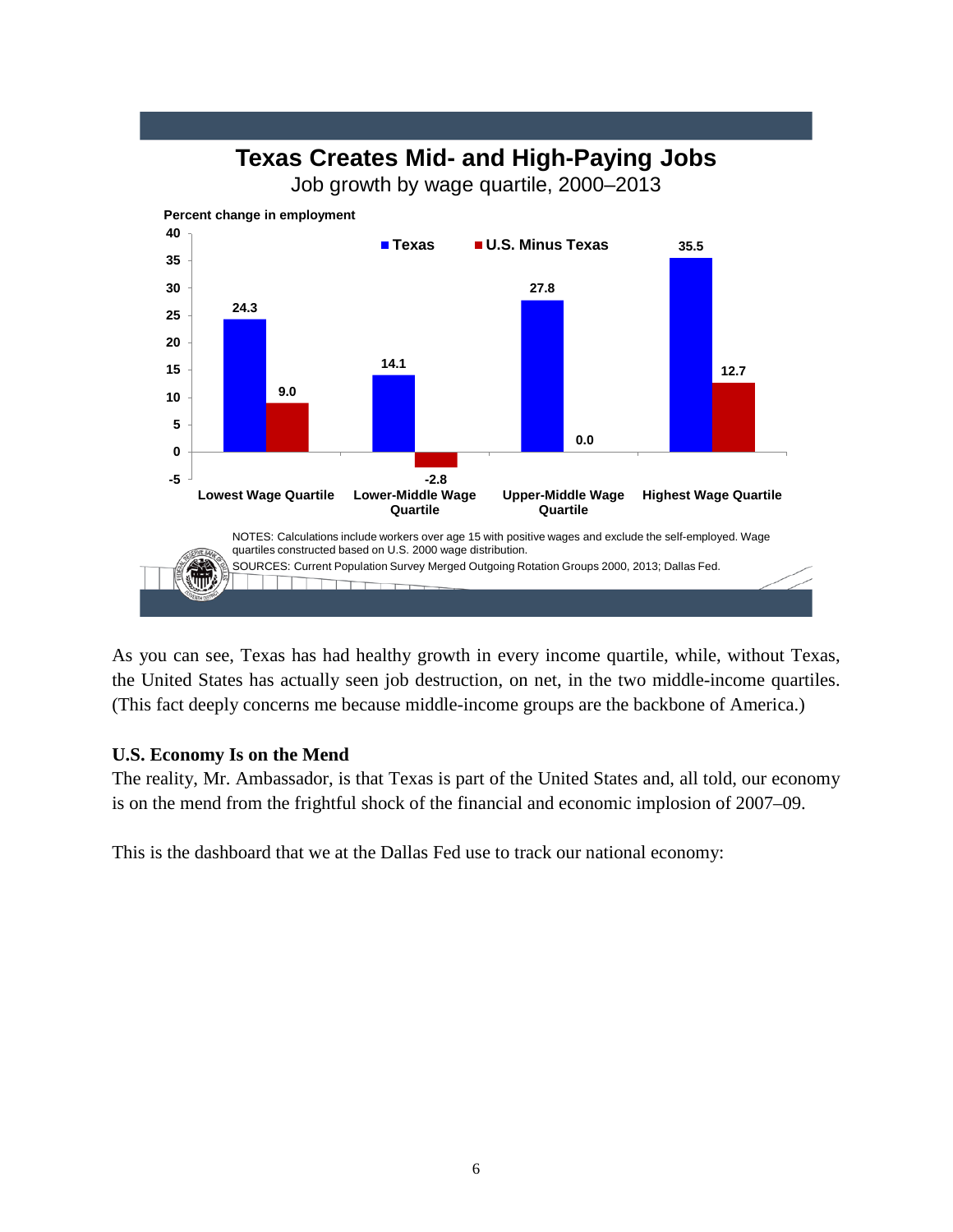

The Federal Reserve is mandated by the laws of the United States to manage monetary policy to achieve full employment while maintaining price stability and "moderate interest rates" over time. $1$ 

#### **A 'Hindu Goddess'**

As you can see from this graphic, unemployment has declined to 6.2 percent, and the dynamics of the labor market are improving. At the Federal Open Market Committee, where we set monetary policy for the nation, we have been working to better understand these employment dynamics. This is no easy task. Bill Gross, one of our country's preeminent bond managers, made a rather pungent comment about our efforts. He noted that President Harry Truman "wanted a one-armed economist, not the usual sort that analyzes every problem with 'on the one hand, this, and on the other, that.'" Gross claimed that Fed Chair (Janet) Yellen, in her speech given recently at the Fed's Jackson Hole, Wyo., conference, introduced so many qualifications about the status of the labor market that "instead of the proverbial two-handed economist, she more resembled a Hindu goddess with a half-dozen or more appendages."<sup>2</sup>

Whether you analyze the labor markets with one arm or two, or six or 19, the issue is how quickly we are approaching capacity utilization, so as to gauge price pressures. After all, a central bank is first and foremost charged with maintaining the purchasing power of its country's currency. Like most central banks around the world, we view a 2 percent inflation rate as a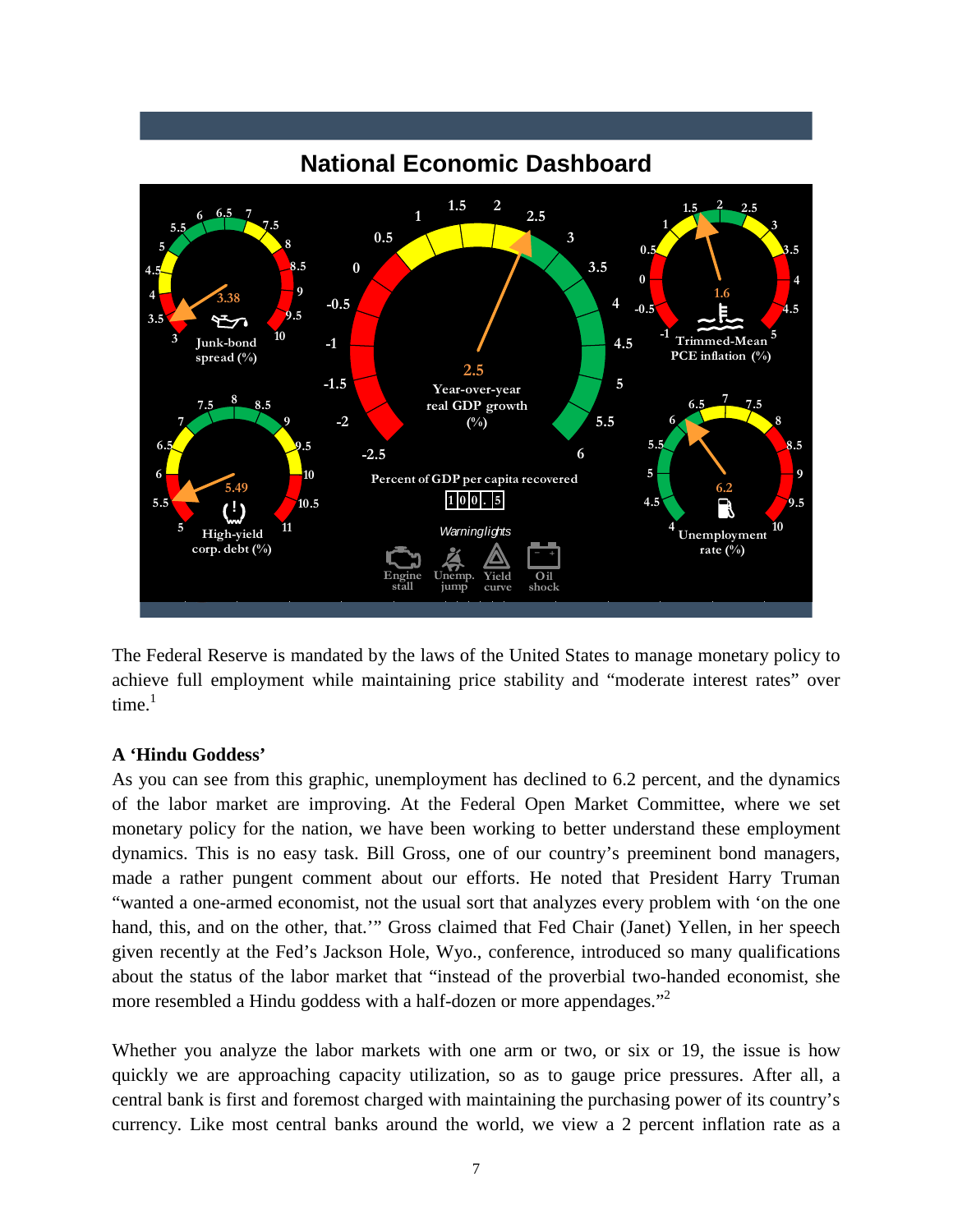decent intermediate-term target. Of late, the various inflation indexes have been beating around this mark. Just this last Friday, the personal consumption expenditure (PCE) index for July was released, and it clocked in at a 1 percent annualized rate, a pace less than the run rate of April through June.

Does this mean we are experiencing an inflation rate that is less than acceptable? I wonder. At the Dallas Fed, we calculate a trimmed mean inflation rate for personal consumption expenditures to get what we think is the best sense of the underlying inflation rate for the normal consumer. This means we trim out the most volatile price movements in the consumer basket to achieve the best sense we can of underlying price stability. In the July statistics, we saw some of the fastest rates of increases in a while for the largest, least-volatile components of core services, such as rent and purchased meals.<sup>3</sup> So the jury is out as to whether we have seen a reversal in the recent upward ascent of prices toward our 2 percent target.

As to achieving "moderate interest rates," the dashboard shows that we have overshot the mark. Interest rates on the lowest-quality credits—on "junk"—are historically low, as are the spreads they are priced at above the current historically low nominal rates for investment-grade credits. I have been involved with the credit markets since 1975. I have never seen such ebullient credit markets. The 30-year Treasury yield is trading at a hair over 3 percent. If Ambassador Jaishankar and I were to abandon our service to our respective nations and form a company, we would use our good names to borrow as much money as we could at current rates.

And this, indeed, is happening. U.S. companies have used this bond market and borrowing rate hiatus from normalcy to pile up cheap, nearly cost-free balances. This cheap and abundant monetary fuel, with the proper incentives from the fiscal and regulatory authorities, can be deployed to the benefit of company stakeholders (shareholders and employees) to enrich and grow the economy. In this sense, we are unique in the world.

Mr. Ambassador, American businesses are rich and muscular. And those muscles are being flexed. For example, just two days ago, the Institute for Supply Management (ISM) released its Purchasing Managers Index. The data surprised most all forecasters to the upside. Activity was broad based: 17 of 18 industries surveyed reported growth in August, and new orders reached a 10-year high. Today, the ISM released its nonmanufacturing index, which registered the highest level in nine years. These reports echo a string of others—including the Beige Book survey of regional economic conditions released yesterday by the Federal Reserve—that underscore the healing that is taking place in the U.S. economy despite our having what is, in truth, a dysfunctional and counterproductive fiscal and regulatory environment. All we need now is for the fiscal and regulatory authorities—Congress and the executive branch—to unleash the animal spirit of business that is well nourished with the feed of cash and ready to roll.